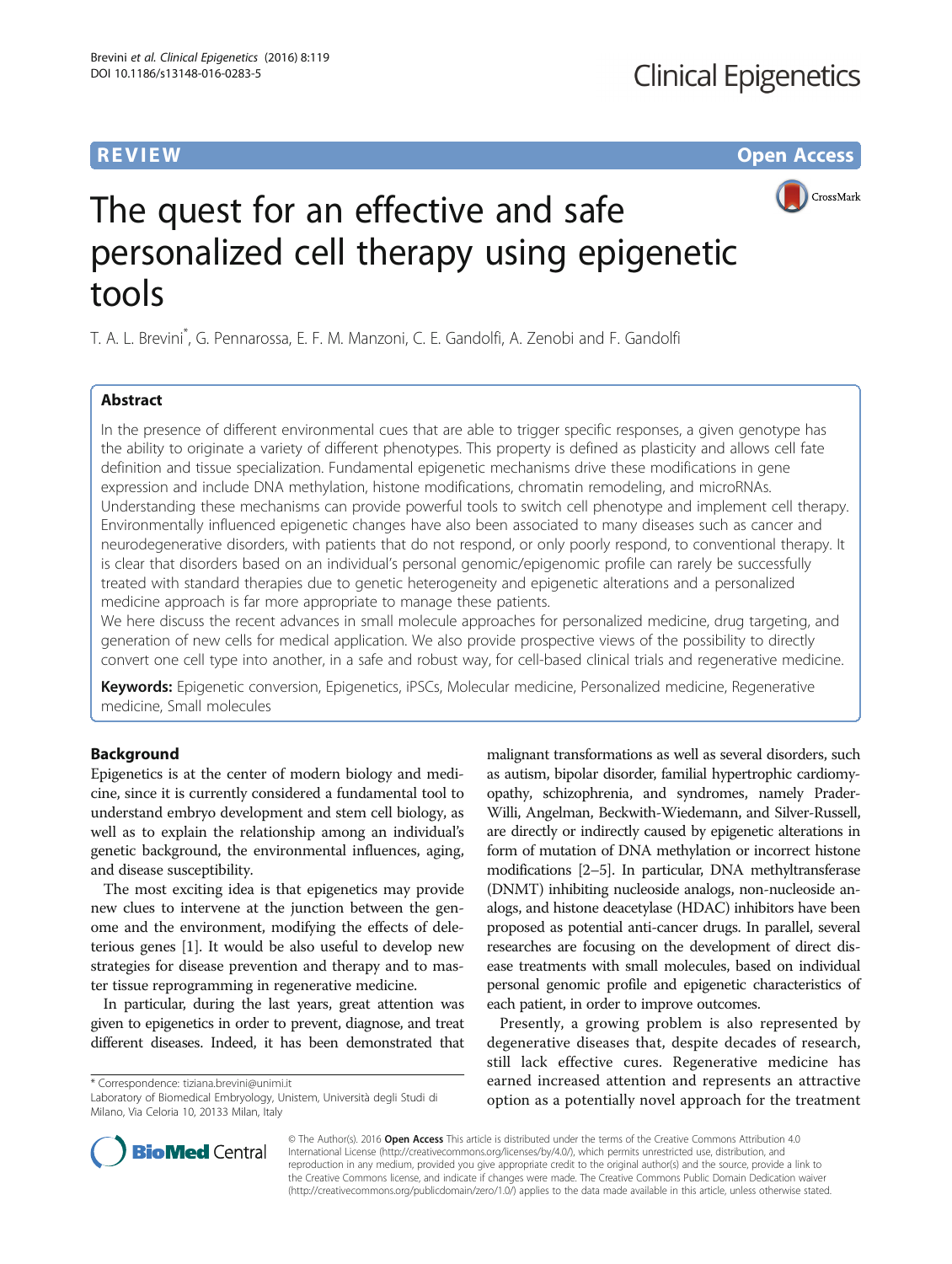of neurodegenerative, cardiovascular and liver diseases, diabetes, spinal cord injury, and corneal degeneration. In this field, the use of small molecules in cell reprogramming technology has allowed for the development of protocols that avoid the use of retroviral and/or lentiviral vectors, and the insertion of transgenes for the generation of induced pluripotent cells (iPSC). However, although these cells may represent a promising stem cell source, the induction of a stable pluripotent state and the deriving cell instability severely limits their use in cell therapy.

In order to circumvent these limits, a new smallmolecule-based method able to directly convert a terminally differentiated cell into a different cell type has been recently proposed. This new approach demonstrated that it is possible to dynamically interact with cell genotype and phenotype through the use of epigenetic modifiers [\[2](#page-6-0)–[7](#page-7-0)].

We here discuss the recent advances in small molecule approaches for drug targeting, personalized medicine, and generation of new cells for medical application. We also provide prospective views on the possibility to directly convert one cell type into another, in a safe and reproducible way, in order to obtain cells that may find application in clinical trials and regenerative medicine.

## Review

## Molecular basis of epigenetics

The molecular basis of epigenetics is a complex phenomenon that determines activation or silencing of certain genes, without changing the DNA sequence.

There are several types of epigenetic mechanisms that play an essential role in the regulation of chromatin structure and gene expression, namely histone post-translational modifications, covalent modification of DNA, small (21- to 26-nt) non-coding RNAs (ncRNAs), and recombination of non-genic DNA.

These processes are driven by different proteins that are usually categorized based on their molecular nature. In particular, the enzymes involved in epigenetic control are classified as epigenetic writers, epigenetic erasers, and epigenetic readers (see Table 1).

The firsts catalyze modifications either on DNA, RNA, or histone proteins by adding of chemical groups on top of them. This group includes the following:

**Table 1** Mechanisms involved in epigenetic control and related epigenetic enzymes. References

| Mechanism                          | Writer                                                                                                                                              | Eraser                                                                                                                                                                                       | Reader                                                                                                     |
|------------------------------------|-----------------------------------------------------------------------------------------------------------------------------------------------------|----------------------------------------------------------------------------------------------------------------------------------------------------------------------------------------------|------------------------------------------------------------------------------------------------------------|
| DNA methylation                    | DNA methyltransferases<br>(DNMT1, DNMT3) [67, 68]                                                                                                   | DNA demethylation enzymes (TET) [69]                                                                                                                                                         | Methyl-CpG binding domains<br>(MECP2, MBD1, MBD2, and MBD4) [70]                                           |
| Histone lysine acetylation         | Histone acetyltransferases<br>(GCN5/PCAF, MYST, P300/<br>CBP, SRC/p160) [71]                                                                        | Histone deacetylases (HDAC1, HDAC2,<br>HDAC3, HDAC4, HDAC5, HDAC6, HDAC7,<br>HDAC8, HDAC9, HDAC10, HDAC11); Sir2-<br>like proteins (SIRT1, SIRT2, SIRT3, SIRT4,<br>SIRT5, SIRT6, SIRT7) [72] | Bromodomain, tandem PHD [73, 74]                                                                           |
| Histone arginine<br>methylation    | Histone arginine methyltransferases<br>(PRMT1, PRMT2, PRMT3, PRMT5,<br>PRMT6, PRMT7, CARM1) [75]                                                    | Histone arginine demethylase (bifunctional Tudor, ADD, WD40 [73, 74]<br>arginine demethylase and lysyl-hydroxylase<br>JMJD6) [76]                                                            |                                                                                                            |
| Histone lysine methylation         | Histone lysine methyltransferases<br>(EZH, SET1, SET2, SMYD, SUV39,<br>SUV4-20, RIZ, SET8/PR-SET7,<br>SET7/9, PRDM) [77]                            | Histone lysine demethylases<br>Lysine-specific demethylase (LSD1, LSD2);<br>Jumonji histone demethylases (JHDM1,<br>JHDM2, JHDM3/JMJD2, JARID, JMJC,<br>PHF2/PHF8, UTX/UTY) [77]             | Chromodomain, ADD, ankyrin, BAH,<br>chromobarrel<br>Tudor, PHD fingers, MBT, ZF-CW,<br>WD40, PWWP [73, 74] |
| Histone phosphorylation            | Histone kinases (AGC, CaMK,<br>CMGC, protein-tyrosine<br>kinase, MEK) [78]                                                                          | Histone phosphatases<br>Serine/threonine phosphatases (PPP,<br>PPM); tyrosine phosphatases (PTP, VH1-<br>like dual-specificity phosphatase,<br>cdc25) [79, 80]                               | Chromoshadow, 14.3.3 proteins, BIR,<br><b>BRCT [73, 74]</b>                                                |
| Histone lysine<br>ubiquitination   | Histone lysine ubiquitinases<br>(E1 enzyme, E2 ubiquitin<br>conjugases); E3 ubiquitin-<br>protein ligases (HECT domain,<br>RING finger domain) [81] | Histone lysine deubiquitinases<br>(UCH, USP, MJD, OTU, JAMM) [82]                                                                                                                            | Unknown                                                                                                    |
| Histone arginine<br>citrullination | Histone arginine deiminases<br>(PAD1, PAD2, PAD3, PAD4,<br>PAD6) [83]                                                                               | Unknown                                                                                                                                                                                      | Unknown                                                                                                    |
| Histone lysine biotinylation       | Histone lysine biotinases<br>(HLCS) [84]                                                                                                            | Unknown                                                                                                                                                                                      | Unknown                                                                                                    |
| Histone lysine ribosylation        | Histone lysine ribosylases<br>(PARP1) [85]                                                                                                          | Histone lysine deribosylase<br>(PARG) [85]                                                                                                                                                   | Unknown                                                                                                    |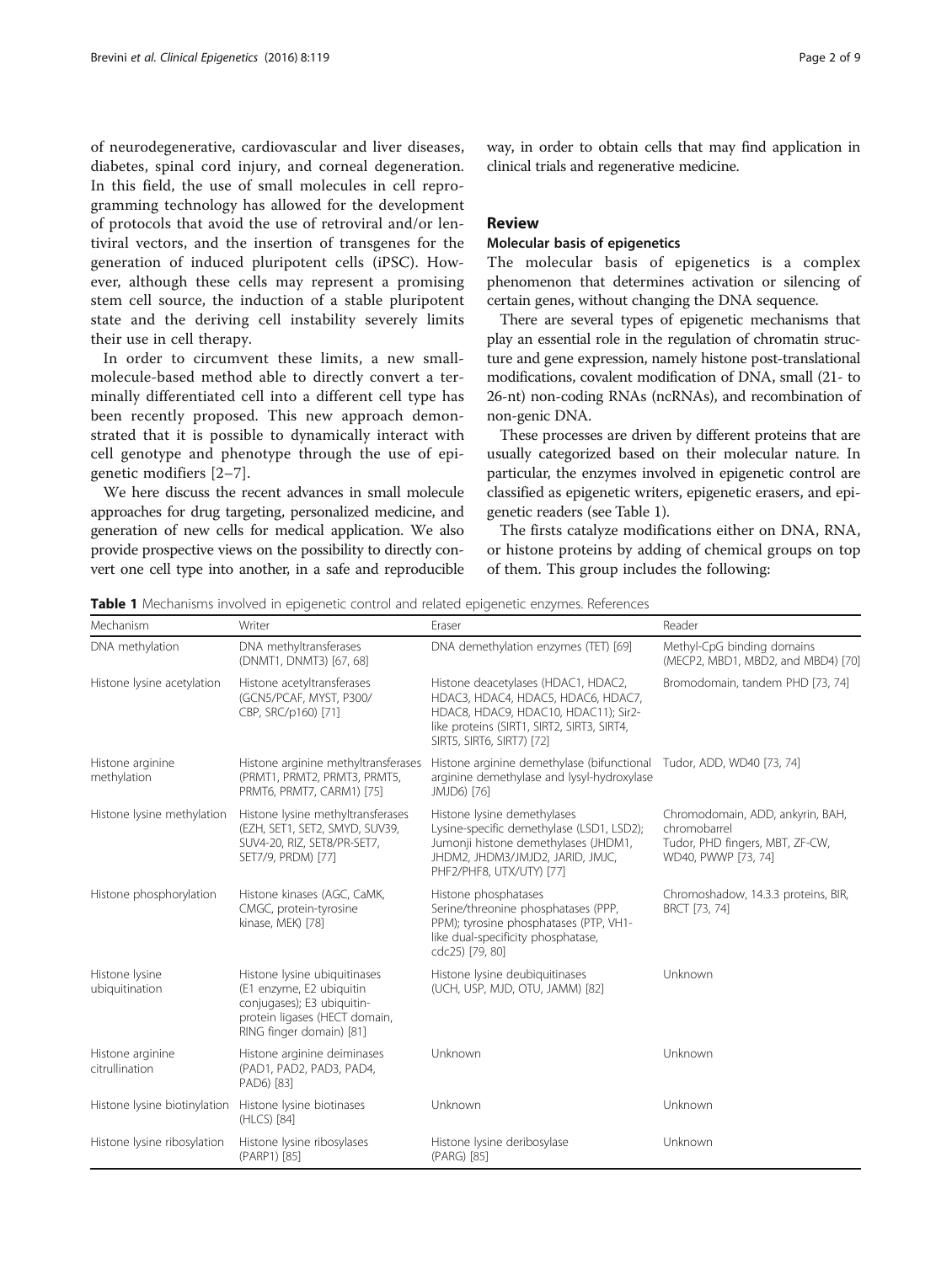- <span id="page-2-0"></span>– Histone methyltransferases (HMTs), which are further subdivided into lysine methyltransferases (PKMTs) and arginine methyltransferases (PRMTs) according to their target residue
- Histone acetyltransferases (HATs)
- Enzymes that catalyze the phosphorylation of histone tails
- Ubiquitin-conjugating enzymes
- DNA methyltransferases (DNMTs)

In contrast, epigenetic erasers remove the structural modifications introduced by the writers. They comprise the following:

- Histone deacetylases (HDACs)
- Histone serine/threonine/tyrosine phosphatases
- Histone deubiquitinases (DUBs)
- Histone lysine/arginine demethylases
- DNA demethylation enzymes

Lastly, epigenetic readers are effector proteins that recognize specific structural units in nucleic acids and proteins and are recruited to specific marks on histones or nucleotides. Their structure is characterized by a cavity in which to accommodate a specific epigenetic mark. The interaction between the reader domain and the modified amino acid allows to distinguish similar epigenetic marks. Furthermore, they can be also contained in writer or eraser enzymes and are classified into four groups:

- Chromatin architectural proteins
- Chromatin remodeling enzymes
- Chromatin modifiers
- Adaptor proteins

## Epigenetic in medicine

During the last years, the understanding of genetic and epigenetic is becoming increasingly important for the prevention, diagnosis, and treatment of several diseases, and much attention has been given to molecular medicine. In this contest, it has been demonstrated that several disorders were directly or indirectly caused by epigenetic modifications in form of impaired DNA methylations or incorrect histone modifications [[8\]](#page-7-0). Human diseases, such as autism, bipolar disorder, diabetes, familial hypertrophic cardiomyopathy, schizophrenia, and syndromes, namely Prader-Willi, Angelman, Beckwith-Wiedemann, and Silver-Russell, have been related to alteration of DNA methylation and modifications of normal imprinting patterns [\[9](#page-7-0)–[11\]](#page-7-0). In particular, these human rare syndromes appear to be directly linked to aberrant expression of long ncRNAs [\[12](#page-7-0)]. They are involved in the epigenetic controls of coding genes, through the upor down-regulation of messenger RNAs (mRNAs), methylation, and transcription of specific gene polymorphisms [\[13](#page-7-0)],

thus exerting a powerful effect on a number of physiological processes. Their aberrant levels are likely to cause disorders associated with protein dysregulations [\[14](#page-7-0)]. Despite the present advances, regulatory mechanisms and functions of long non-coding RNA (lncRNA), and their association with the majority of the diseases, need to be further elucidated in order to improve patient management, as well as the prevention and treatment of the related genetic diseases.

It is well known that genetic aberrations can also promote malignant transformations. Many studies demonstrated that initiation and progression of several form of cancer are related to epigenetic aberrations that alter the complex functional interaction and balance between oncogenes and tumor suppressor genes [[15](#page-7-0), [16](#page-7-0)]. One of the main actors is hypermethylation of many tumor suppressor genes, such as those involved in DNA repair (BRCA1, MGMT and MLH1), signal transduction (RASSF1A), cell cycle regulation (p16INK4a), apoptosis (DAPK and TMS1), and angiogenesis (THBS1) [\[17](#page-7-0)–[19\]](#page-7-0). Indeed, epigenetic disruption was one of the main abnormality identified in cancer cells [[20](#page-7-0)] and might lead to gene activation, promoting overexpression of oncogenes, and might represents a fundamental mechanism of cancer development [\[17\]](#page-7-0).

Alteration of normal patterns of covalent histone modifications is yet another hallmark of cancer. The most characteristic examples are, in this respect, related to the overexpression, mutations, and/or chromosomal translocations of histone acetylation/deacetylation (HAT/HDAC) and methylation/demethylation (HMT/HDM or sirtuins) enzymes [[21](#page-7-0)].

In this context, the development of molecular medicine, the fast progress of the new epigenetic approaches, and the reversible nature of the epigenome offer great advances in the fields of drug targeting and personalized medicine.

Based on these observations, DNMT-inhibiting cytosine nucleoside analogs and non-nucleoside analogs (see Table 2)

Table 2 List of nucleoside and non-nucleoside analog DNMT inhibitors

| Nucleoside analogs       | Non-nucleoside analogs        |  |
|--------------------------|-------------------------------|--|
| 5-6-Dihydro-azacytidine  | (-)-Epigallocatechin-3-galate |  |
| 5-Fluoro-2-deoxycytidine | Curcumin                      |  |
| Azacytidine              | Mithramycin A                 |  |
| $CP-4200$                | Nanomycin A                   |  |
| Decitabine               | Natural compounds: flavonoids |  |
| NPEOC-DAC                | NSC-106084                    |  |
| $SGI-110$                | NSC-14778                     |  |
| Zebularine               | PRIMA-1                       |  |
|                          | Psammaplin A                  |  |
|                          | <b>RG-108</b>                 |  |
|                          | SGI-1027                      |  |
|                          | Synthetic compounds: procaine |  |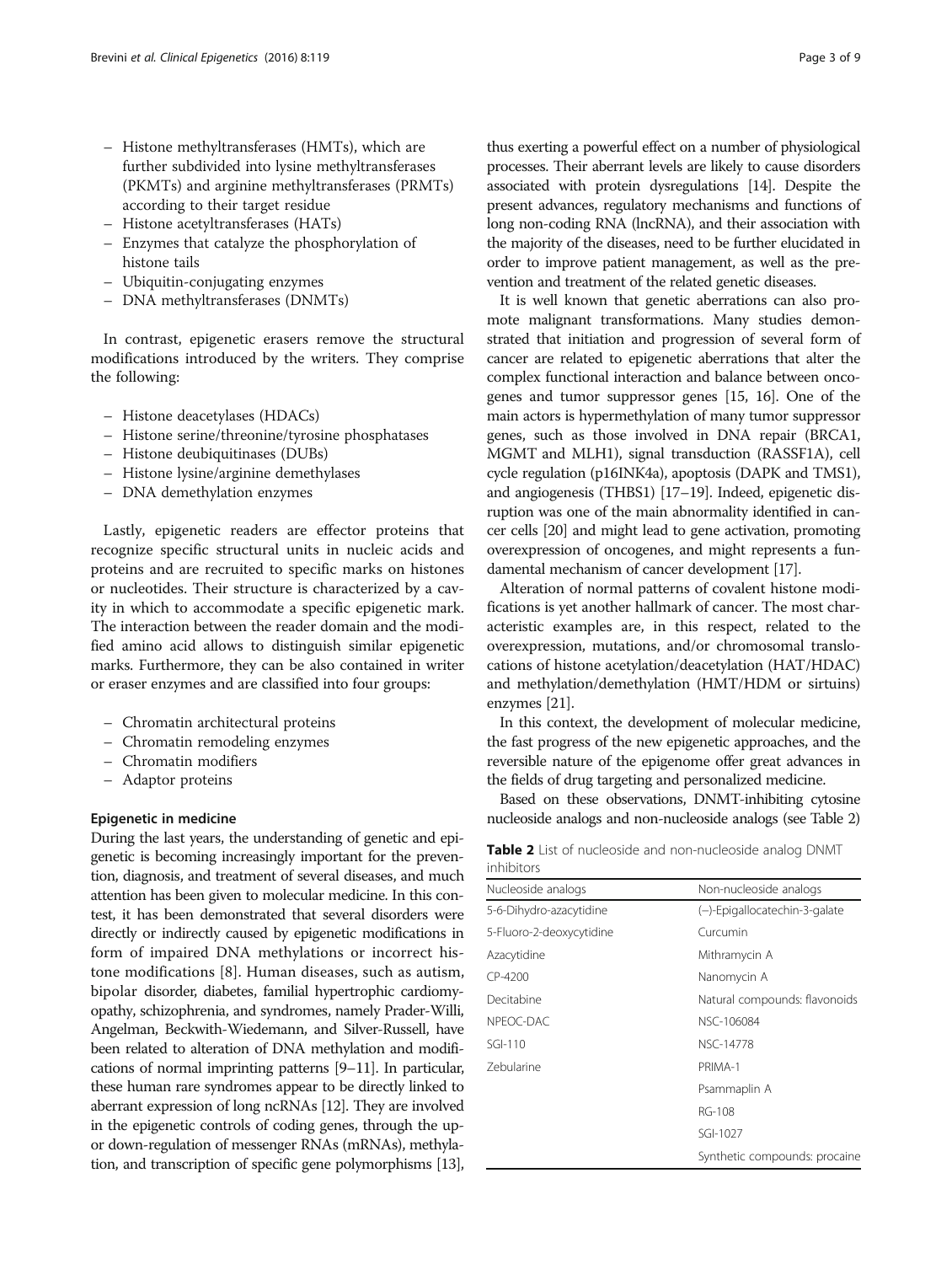have been proposed as potential anti-cancer drugs. The most characterized nucleoside analogs, 5-azacytidine (Vidaza®) and 5-aza-2′-deoxycytidine or decitabine (Dacogen®), have been approved by the US Food and Drug Administration (FDA) and European Medicines Agency (EMA) for the treatment of myelodysplastic syndrome (MDS) and chronic myelomonocytic leukemia (CMML). Several clinical studies have also shown promising results in patients with acute myeloid leukemia (AML) and acute lymphoblastic leukemia (ALL) [\[22](#page-7-0)]. Preliminary experiments also demonstrated that dihydro-5-azacytidine (DHAC) and zebularine are less cytotoxic than the 5-aza-nucleosides in cultured cells and that are able to inhibit tumorigenesis in various cancer cell lines [[23](#page-7-0)–[27\]](#page-7-0). However, further studies are needed in order to demonstrate safety and efficacy and, eventually, enter into the clinical phase.

Non-nucleoside analogs are also being studied. For instance, procainamide and its analog procaine have shown DNMT inhibitory effects in various cancer types, as well as other synthetic compounds, such as RG108, MG98, PRIMA-1, and SGI-1027, and natural compounds, namely flavonoids, psammaplin A, and curcumin. However, none of them have entered clinical development yet, since there is still a long way to go before we may obtain the identification of novel, selective, non-nucleoside DNMT inhibitors.

As described above, cancer cells can also be characterized by alterations of histone methyltransferases/demethylases and overexpression of histone deacetylases (HDACs). Several reports indicate that HDAC inhibitors are able to induce a cell cycle arrest at G1 or G2-M stage, cancer cell differentiation and apoptosis. Furthermore, these molecules can inhibit angiogenesis and metastasis and enhance cell sensitivity to chemotherapy [[28\]](#page-7-0). Several HDACi are being tested in phase II–III trials as reported in Table 3 and include both natural and synthetic compounds [\[29](#page-7-0)]. Vorinostat and romidepsin are the first agents approved by the FDA and EMA for the treatment of progressive or recurrent cutaneous T cell lymphoma (CTCL) [\[30](#page-7-0)], while several other molecules, listed in Table [2](#page-2-0), are in the early phases of clinical development [\[31\]](#page-7-0).

Currently, several clinical trials are testing the use of a different combination of DNMT and HDAC inhibitors, together with cyclin-dependent kinase inhibitors (CDKi) or proteasome inhibitors or engineered transcriptional factors [\[32](#page-7-0)–[36\]](#page-7-0).

Another new concept derives from the observation that patients with the same disease may have different symptoms and may not or only poorly respond to conventional therapy. This brings about the concept of "personalized medicine," also known as "precision medicine." This new branch of medicine, basically, encompasses the tailoring of medical treatment on the basis of individual characteristics, needs, and preferences of each patient, in order to improve outcomes [\[37](#page-7-0)]. As very prematurely

Table 3 List of HDACs and their current status in clinical trials

| Group                  | Example         | Current status       |
|------------------------|-----------------|----------------------|
| Short-chain fatty acid | Valproic acid   | Phase $\parallel$ CT |
|                        | Phenyl butyrate | Phase II CT          |
|                        | Pivanex         | Phase II CT          |
| Hydroxamic acids       | Vorinostat      | FDA approved         |
|                        | Panobinostat    | Phase III CT         |
|                        | Belinostat      | Phase II CT          |
|                        | Abexinostat     | Phase II CT          |
|                        | Resminostat     | Phase $\parallel$ CT |
|                        | Givinostat      | Phase $\parallel$ CT |
|                        | Dacinostat      | Phase II CT          |
|                        | Pracinostat     | Phase II CT          |
| Cyclic tetrapeptide    | Romidepsin      | FDA approved         |
|                        | Apicidin        | Phase II CT          |
|                        | Trapoxin A      | No data              |
| Benzamide              | Mocetinostat    | Phase II CT          |
|                        | Entinostat      | Phase II CT          |
|                        | Rocilinostat    | Phase II CT          |

stated by Hippocrates "It's far more important to know what person the disease has than what disease the person has," introducing for the first time the idea of the "individuality" of disease and the importance of prescription of "different" medicines to "different" patients.

In this contest, gene-expression profiling and genomic studies represent potential tools for improving patient management through their classification into clinically relevant subtypes for prevision therapy [\[38\]](#page-7-0). Although FDA has already approved some expression profiling platforms for clinical use, strong claims cannot yet be made about the clinical value of these signatures. Other important technological platforms are being developed to analyze epigenetic changes in DNA, microRNAs, and proteins. These allow to identify biomarkers for individual's classification into subpopulations that differ in their susceptibility to a particular disease or in their response to a specific treatment. Furthermore, it is important to highlight that, although a few drugs used for personalized medicine have been approved by FDA, various challenges still exist, given the observation that each patient is unique and, similarly, displays a unique epigenomic signature.

## Epigenetic in stem cell research

Access to unlimited numbers of specific cell types represents the major goal in regenerative medicine. Recent advances in the stem cell field led to the production of iPSCs that were generated in 2006 through genetic reprogramming of adult somatic cells. Following these studies, several researchers succeeded in producing iPSCs. However, although various methodologies have been established for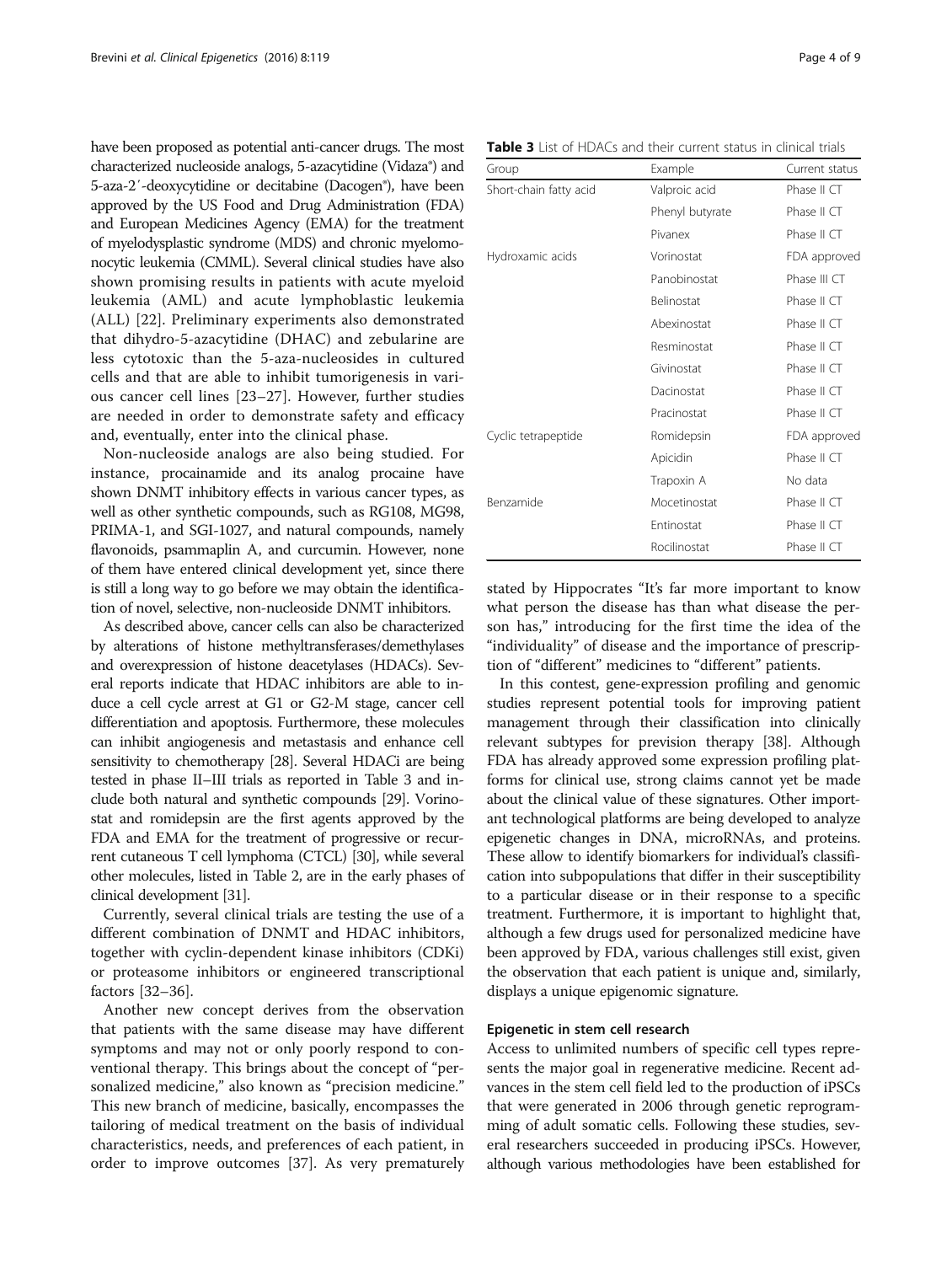their derivation, the efficiency of iPSC induction remains low. Furthermore, the integration of transgenes severely limits their use in clinical studies [\[39\]](#page-7-0). Therefore, several reprogramming technologies that increase efficiency, accelerate kinetics, and eliminate the use of virus-mediated gene have been developed. Different approaches have been tested, from virus-free [\[40](#page-7-0)–[42\]](#page-7-0) to removable PiggyBac transposons [[43\]](#page-7-0), minicircle systems [\[44](#page-7-0)], and episomal systems [\[45\]](#page-7-0). Nevertheless, evidence persists demonstrating the problems related to residual exogenous DNA and chromosomal disruptions that result in harmful genetic alterations [\[46](#page-7-0)].

In order to circumvent these limits related to low efficiency and the introduction of exogenous transcription factors, small-molecule compounds have been used to modulate the epigenetic state increasing reprogramming efficiency, by inhibiting and activating, in reversible way, specific signaling pathways [[47](#page-7-0)–[50](#page-7-0)].

Huangfu et al. reported that the HDAC inhibitor, valproic acid (VPA), not only improves reprogramming efficiency by more than 100-fold but also enables efficient induction of human and murine iPSCs, without introduction of the myelocytomatosis oncogene (c-Myc) [\[47\]](#page-7-0).

Subsequently, it was demonstrated that murine embryonic and adult fibroblasts could be reprogrammed by stimulating cells with a specific chemical combination of VPA, CHIR99021, 616452, and tranylcypromine (TCP), in the presence of a single transcription factor, POU domain, class 5, transcription factor 1 ( $Oct-4$ ), without the use of transgenes for SRY (sex-determining region Y)-box 2 (Sox2), Kruppel-like factor 4 (gut) ( $Klf4$ ), and  $c$ -Myc [[48](#page-7-0)].

A recent study also reveals that endogenous pluripotency program can be re-activated through the use of small molecules that modulate molecular pathways nonspecifically related to pluripotency, without the introduction of exogenous genes. In that report, Hou et al. generated iPSCs from

murine somatic cells at a frequency up to 0.2%, using a combination of seven small-molecule compounds, namely VPA, CHIR99021, 616452, TCP, forskolin (FSK), 2-methyl-5-hydroxytryptamine (2-Me-5HT), and D4476 [\[50\]](#page-7-0). In line with these findings, Moschidou et al. demonstrated that the use of VPA in combination with a low growth factor medium (embryonic stem cell (ESC) medium) is able to revert 82% of amniotic fluid cells into a pluripotent state that shares transcriptome identity with ESC and ability to form embryoid bodies (EB) and teratomas, as well as to differentiate into cell lineages deriving from all the three germ layers [[51\]](#page-7-0). Similarly, endogenous pluripotency transcription factor genes were re-activated in adult human dermal fibroblasts using VPA, in the absence of any transgenes [[52](#page-7-0)].

Although the exact mechanisms underlying iPSC generation still remain to be elucidated, these results suggest that epigenetic modifiers improve cell reprogramming altering chromatin structure and directly modulating the epigenetic enzymes. These events possibly drive cells to a more permissive state that allow changes in the epigenome, activating specific signaling pathways that influence cell fate during reprogramming processes.

Altogether, the data obtained represent a significant progress in cell reprogramming technology, with new approaches that avoid the use of retroviral and/or lentiviral vectors and the insertion of transgenes.

#### Epigenetic and direct cell conversion: a new alternative

In recent years, several protocols that avoid the use of virally or non-virally introduced exogenous factors as well as the establishment of a stable pluripotent state have been developed. These new approaches involve the use of small molecules and epigenetic modifiers in order to directly convert an adult mature cell into another differentiated cell type (Fig. 1).

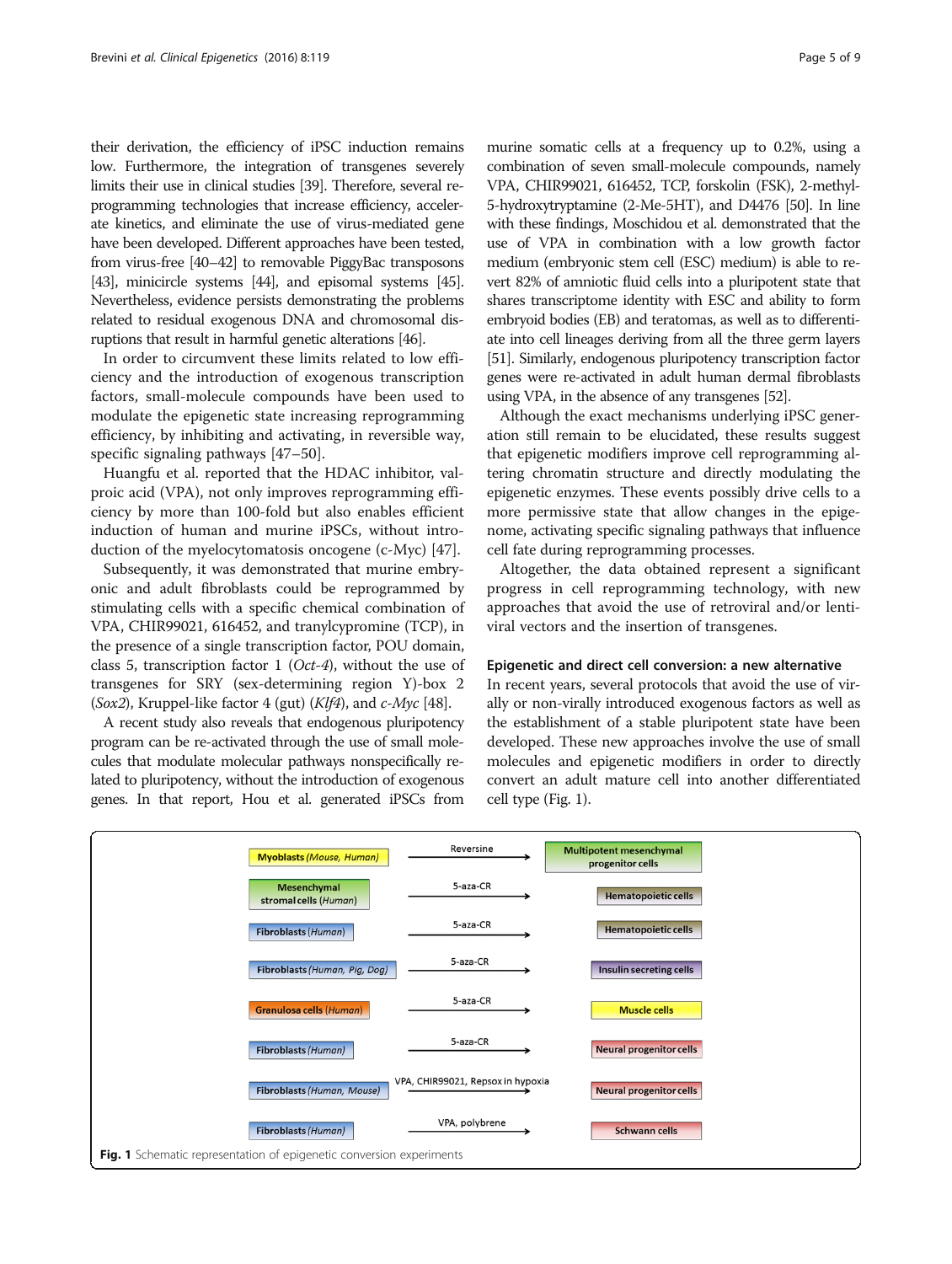The first paper reporting the ability of a small molecule to induce a de-differentiation in murine C2C12 myoblasts was published in 2004 [\[53\]](#page-7-0). In these experiments, cells were initially treated with a library of 50,000 small molecules for 4 days, with the final goal of identifying target compounds that can induce de-differentiation. The results obtained demonstrated that reversine, a 2,6-disubstituted purine, was able to increase cell plasticity, inducing lineagecommitted myoblasts to become multipotent mesenchymal progenitor cells. The activity of this molecule was subsequently tested in several type of cells, including 3T3E1 osteoblasts [\[54\]](#page-7-0), human primary skeletal myoblasts [\[54\]](#page-7-0), and murine and human dermal fibroblasts [\[55\]](#page-8-0), confirming the induction of an increased plasticity in treated cells.

More recent experiments demonstrated that a brief exposure to a demethylating agent can push cells to a less committed state, increasing their plasticity for a short window of time sufficient to re-address cells towards a different cell type [[2](#page-6-0)–[7](#page-7-0)]. The starting hypothesis was that the processes associated with differentiation are driven by several mechanisms. Among these, DNA methylation plays a fundamental role during both early embryonic development and cell lineage specification, causing silencing of large fraction of the genome and subsequent expression of gene essential for the maintenance of the differentiated and tissue-specific phenotype. Based on this, 5-azacytidine (5-aza-CR), a well-characterized DNMT inhibitor, was selected in order to remove the epigenetic "blocks" that are responsible for tissue specification [[3](#page-7-0)–[5](#page-7-0), [7](#page-7-0)]. This drug is a chemical analog of cytosine, it can be incorporated into DNA and RNA, causing an increased effect in resting as well as in dividing cells, and it is known to be a direct inhibitor of methylation in newly synthesized DNA by blocking DNMT function [[56](#page-8-0)]. These features give 5-aza-CR the ability to induce DNA hypomethylation, modify gene expression, and reactivate the transcription of silent genes in eukaryotic cells [\[57](#page-8-0)–[62](#page-8-0)].

In agreement with these findings, human mesenchymal stromal cells (MSC) and skin fibroblasts were transformed into hematopoietic cells after an incubation with 5-aza-CR, granulocyte-macrophage colony-stimulating factor (GM-CSF), and stem cell factor (SCF) [[2\]](#page-6-0).

Moreover, our laboratory demonstrated that adult skin fibroblasts and granulosa cells, derived from different species, namely human [\[3](#page-7-0), [5](#page-7-0)], porcine [\[4](#page-7-0)], and dog [\[63](#page-8-0)], can be converted into a different cell type, belonging to the same embryonic layer or even to a different one.

The "highly permissive state" enriched by cells, after 5 aza-CR exposure, was paralleled by decrease in global DNA methylation and was accompanied by significant changes in cell phenotype and a specific and consistent gene regulatory response. Indeed, after demethylating agent treatment, both cell types used in the experiments, adult skin fibroblasts and granulosa cells, exhibited reduced

dimensions, increased nuclear volume, and highly decondensed chromatin [\[3](#page-7-0)–[5\]](#page-7-0). These observations are in agreement with the morphological features distinctive of highly plastic cells that contain more loosely packed chromatin than their differentiated counterparts, in order to maintain genes in a potentially open state and prepare them for future expression [\[64](#page-8-0)]. Preliminary data obtained in our laboratory with next-generation sequencing analysis of 5-aza-CR exposed cells indicate changes of several pathways, mostly related to histone transcription and cell adhesion. This suggests the possibility that, beside the well-known effect on DNMTs and cell methylation, 5-aza-CR action on cell plasticity and differentiation may take place through alternative mechanisms that require the involvement of novel cellular targets (manuscript under revision). Notably, this process is completely reversible and does not show toxic effects, since cells returned to their standard culture medium, reverted to their original phenotype within a few days. The absence of genotoxic effects is further supported by cytogenetic analysis showing that 5-aza-CR-treated cells maintained a normal karyotype throughout the entire length of the experiments [\[3](#page-7-0)–[5](#page-7-0)]. We also demonstrated that, once cells entered into the higher plasticity window, they could easily be directed towards a different phenotype if they were exposed to specific differentiation stimuli.

In particular, skin fibroblasts of human, porcine, and canine origin were converted towards the pancreatic lineage, using a three-step induction protocol. This allowed cells to transit from the early endodermic and pancreatic differentiation stage to mature endocrine cells. At the end of the epigenetic conversion, cells formed large three-dimensional spherical structures, reminiscent of in vitro-cultured pancreatic islets. They expressed the main hormones and glucose sensor genes specific of pancreatic tissue and were able to actively release of C-peptide and insulin after exposure to 20 mM glucose, showing a dynamic response similar to pancreatic β cells, in which changes in ambient glucose represent the primary and physiological stimulus for insulin secretion. Furthermore, cell functionality was also demonstrated in vivo using immunodeficient severe combined immunodeficiency (SCID) mice whose β cells had been selectively destroyed with streptozotocin, demonstrating converted cell ability to restore normo-glycaemia and stably maintain mice glucose levels [[3](#page-7-0), [4\]](#page-7-0).

The possibility to apply epigenetic conversion to different cell types has been demonstrated using granulosa cells as starting cell population and converting them into muscle cells through the use of 5-aza-CR followed by a 15-day culture with human recombinant vascular endothelial growth factor (VEGF) [\[5\]](#page-7-0). At the end of the conversion, over 80% of granulosa cells change the original phenotype and become elongated and multinucleated. These morphological changes were paralleled by the up-regulation of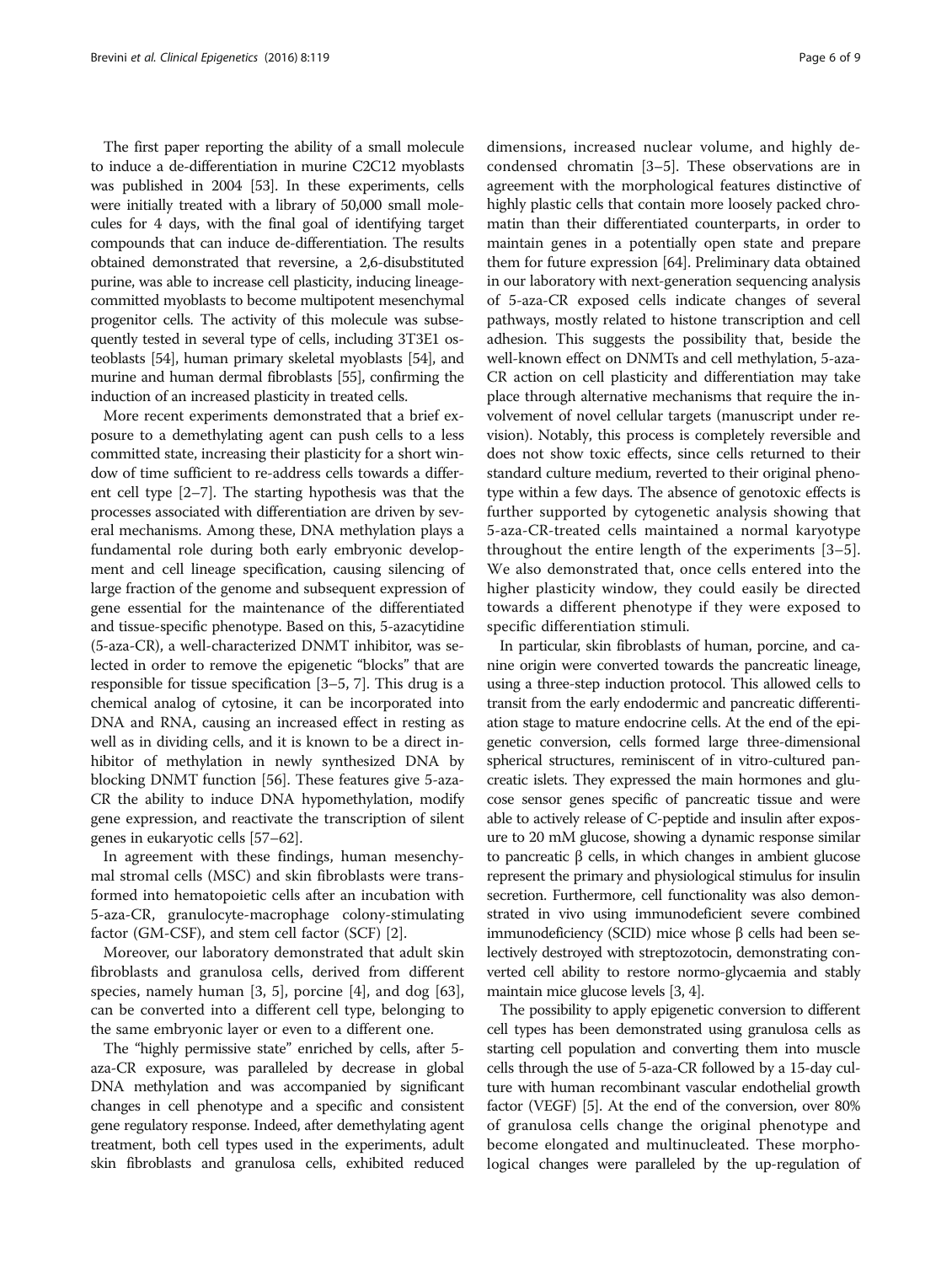<span id="page-6-0"></span>muscle-specific genes, such as desmin (DES), myosin heavy chain (MHC), and myogenic differentiation (MYOD). In contrast, markers distinctive of granulosa cells (cytokeratin 17 (KRT17), hyaluronan synthase 2 (HAS2), gremlin 1 (GREM1), and pentraxin 3 (PTX3)) were turned down.

In agreement with our results, the demethylating agent 5-aza-CR was also demonstrated to convert human foreskin fibroblasts into neural progenitor-like cells [\[6](#page-7-0)]. At the end of the 14-day neural conversion, cells down-regulated fibroblast specific protein 1 (FSP1) and expressed high levels of neural progenitor markers, namely SOX2, NES-TIN, PAX6, EN1, LMX1A, and WNT1. Molecular switch was accompanied by morphological changes, with cells becoming smaller, acquiring radial arrangement, and producing neurosphere-like aggregates.

Cheng et al. reported that it is possible to convert human and murine fibroblasts into proliferating chemicalinduced neural progenitor cells (ciNPC), using a cocktail containing inhibitors of histone deacetylation, glycogen synthase kinase, and TGF-β pathway under physiological hypoxic conditions  $(5\% \text{ O}_2)$  [[65](#page-8-0)].

Furthermore, recent experiments described the possibility to epigenetically convert human skin fibroblasts into mature Schwann cells through the use of the HDAC inhibitor VPA [[66\]](#page-8-0). In that work, cells were stimulated with a twostep neural induction protocol, in order to obtain a transient population of proliferating neural precursors and, subsequently, terminally differentiated Schwann cells (iSCs), that showed neuro-supportive and myelination capacity, and expressed proteins specific of the peripheral nervous system.

## Conclusions

Altogether, the results accumulated during the last years have paved the way to the use of small molecules for personalized medicine, drug targeting, and the induction of changes in cell fate. Some of these molecules have been already approved for patient's treatment and are currently used for the cure of disease caused be epigenetic aberrations, while other chemical compounds are tested in several clinical trials. In this context, various challenges still exist given the observation that each patient is unique and displays a unique epigenomic signature, and more studies are indeed in order to develop epigenetic biomarkers, technologies, and tools to classify individuals into subpopulations that differ in their susceptibility to a particular disease or in their response to a specific treatment.

Epigenetic modifiers are also been used to replace TFs for iPSC generation. Indeed, mouse and human iPSCs have been generated using a small-molecule-based reprogramming protocol, without the use of genetic material. However, although these cells may represent a promising stem cell source, it is important to highlight that the induction of a stable pluripotent state, and the deriving cell instability, severely limits their use in regenerative medicine.

The new proposed method of epigenetic cell conversion demonstrated that it is possible to dynamically interact with cell genotype and phenotype through the use of epigenetic modifiers. This approach allows to directly convert a terminally differentiated cells into a different cell type, without the use of transgenes, and increase cell plasticity only for a short and transient period, and avoid the induction of a stable pluripotent state. This makes epigenetic conversion a very promising tool for regenerative medicine. Furthermore, the results obtained indicate that this protocol is robust since it was successfully applied to different cell types as well as in several species [\[3](#page-7-0)–[5\]](#page-7-0).

All this evidences support for the importance of epigenetic related approaches widen their application both to human as well as to veterinary regenerative medicine for the cure of several and diverse degenerative diseases.

#### Abbreviations

5-aza-CR: 5-Azacytidine; ciNPC: Chemical-induced neural progenitor cells; DNMTs: DNA methyltransferases; DUBs: Deubiquitinases; EB: Embryoid bodies; ESC: Embryonic stem cell; GM-CSF: Granulocyte-macrophage colonystimulating factor; HATs: Histone acetyltransferases; HDACs: Histone deacetylases; iPSCs: Induced pluripotent cell; MSC: Mesenchymal stromal cells; PKMTs: Lysine methyltransferases; PRMTs: Arginine methyltransferases; SCF: Stem cell factor; SCID: Immunodeficient severe combined immunodeficiency; TCP: Tranylcypromine; VEGF: Vascular endothelial growth factor; VPA: Valproic acid

#### Acknowledgements

Authors are members of the COST Action CM1406 Epigenetic Chemical Biology (EPICHEMBio). They also belong to COST Actions FA1201 and BM1308.

#### Funding

The authors' research was funded by Carraresi Foundation and European Foundation for the Study of Diabetes (EFSD). GP is supported by a post-doc fellowship of the University of Milan.

#### Availability of data and materials

Not applicable.

#### Authors' contributions

TALB and FG wrote the manuscript. GP, EFMM, CEG and AZ collected the information and draw figure and tables. All authors read and approved the final manuscript.

#### Competing interests

The authors declare that they have no competing interests.

### Consent for publication

Not applicable.

#### Ethics approval and consent to participate Not applicable.

Received: 13 July 2016 Accepted: 2 November 2016

## Published online: 16 November 2016

#### References

- 1 Feinberg AP. Epigenetics at the epicenter of modern medicine. Jama. 2008;299(11):1345–50.
- 2 Harris DM, Hazan-Haley I, Coombes K, Bueso-Ramos C, Liu J, Liu Z, et al. Transformation of human mesenchymal cells and skin fibroblasts into hematopoietic cells. PLoS One. 2011;6(6):e21250.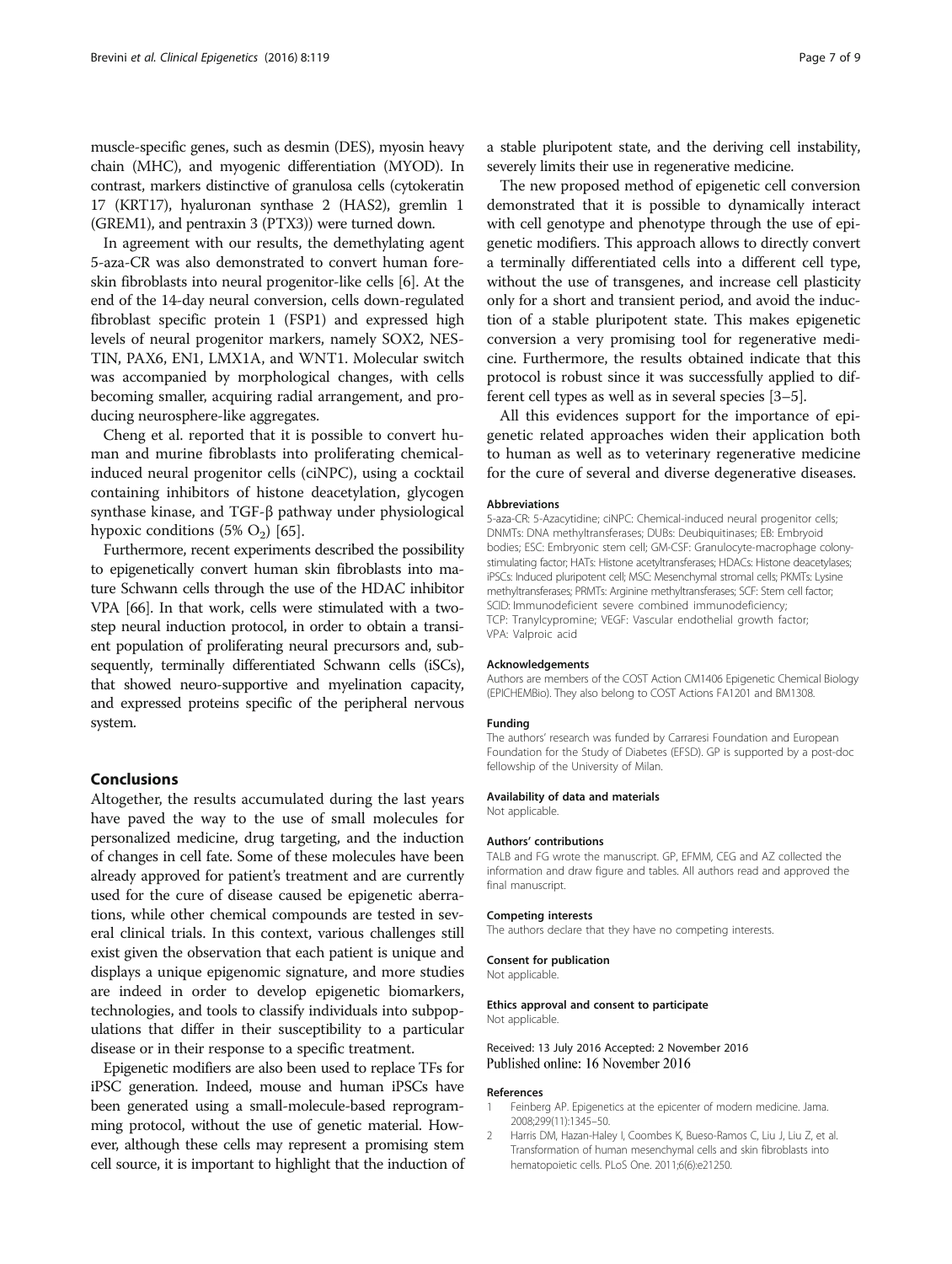- <span id="page-7-0"></span>3 Pennarossa G, Maffei S, Campagnol M, Tarantini L, Gandolfi F, Brevini TA. Brief demethylation step allows the conversion of adult human skin fibroblasts into insulin-secreting cells. Proc Natl Acad Sci U S A. 2013;110(22):8948–53.
- Pennarossa G, Maffei S, Campagnol M, Rahman MM, Brevini TA, Gandolfi F. Reprogramming of pig dermal fibroblast into insulin secreting cells by a brief exposure to 5-aza-cytidine. Stem Cell Rev. 2014;10(1):31–43.
- 5 Brevini TA, Pennarossa G, Rahman MM, Paffoni A, Antonini S, Ragni G, et al. Morphological and molecular changes of human granulosa cells exposed to 5-azacytidine and addressed toward muscular differentiation. Stem Cell Rev. 2014;10(5):633–42.
- 6 Mirakhori F, Zeynali B, Kiani S, Baharvand H. Brief azacytidine step allows the conversion of suspension human fibroblasts into neural progenitor-like cells. Cell J. 2015;17(1):153–8.
- 7 Chandrakanthan V, Yeola A, Kwan JC, Oliver RA, Qiao Q, Kang YC, et al. PDGF-AB and 5-azacytidine induce conversion of somatic cells into tissue-regenerative multipotent stem cells. Proc Natl Acad Sci U S A. 2016;113(16):E2306–15.
- 8 Feinberg AP. Phenotypic plasticity and the epigenetics of human disease. Nature. 2007;447(7143):433–40.
- 9 Morison IM, Reeve AE. A catalogue of imprinted genes and parent-of-origin effects in humans and animals. Hum Mol Genet. 1998;7(10):1599–609.
- 10 Falls JG, Pulford DJ, Wylie AA, Jirtle RL. Genomic imprinting: implications for human disease. Am J Pathol. 1999;154(3):635–47.
- 11 Jirtle RL. Genomic imprinting and cancer. Exp Cell Res. 1999;248(1):18–24.
- 12 Orom UA, Derrien T, Beringer M, Gumireddy K, Gardini A, Bussotti G, et al. Long noncoding RNAs with enhancer-like function in human cells. Cell. 2010;143(1):46–58.
- 13 He JH, Han ZP, Li YG. Association between long non-coding RNA and human rare diseases (Review). Biomed Rep. 2014;2(1):19–23.
- 14 Mercer TR, Dinger ME, Mattick JS. Long non-coding RNAs: insights into functions. Nat Rev Genet. 2009;10(3):155–9.
- 15 Berdasco M, Esteller M. Aberrant epigenetic landscape in cancer: how cellular identity goes awry. Dev Cell. 2010;19(5):698–711.
- 16 Feinberg AP, Tycko B. The history of cancer epigenetics. Nat Rev Cancer. 2004;4(2):143–53.
- 17 Esteller M. CpG island hypermethylation and tumor suppressor genes: a booming present, a brighter future. Oncogene. 2002;21(35):5427–40.
- 18 Esteller M. Epigenetic gene silencing in cancer: the DNA hypermethylome. Hum Mol Genet. 2007;16(Spec No 1):R50–9.
- 19 Esteller M. Epigenetics in cancer. N Engl J Med. 2008;358(11):1148–59.
- 20 Feinberg AP, Vogelstein B. A technique for radiolabeling DNA restriction endonuclease fragments to high specific activity. Anal Biochem. 1983;132(1):6-13.
- 21 Seligson DB, Horvath S, Shi T, Yu H, Tze S, Grunstein M, et al. Global histone modification patterns predict risk of prostate cancer recurrence. Nature. 2005;435(7046):1262–6.
- 22 Glover A, Chun HG, Kleinman LM, Cooney DA, Plowman J, Grieshaber CK, et al. Merbarone: an antitumor agent entering clinical trials. Invest New Drugs. 1987;5(2):137–43.
- 23 Presant CA, Coulter D, Valeriote F, Vietti TJ. Contrasting cytotoxicity kinetics of 5-azacytidine and dihydro-5-azacytidine hydrochloride in L1210 leukemia in mice. J Natl Cancer Inst. 1981;66(6):1151–4.
- 24 Antonsson BE, Avramis VI, Nyce J, Holcenberg JS. Effect of 5-azacytidine and congeners on DNA methylation and expression of deoxycytidine kinase in the human lymphoid cell lines CCRF/CEM/0 and CCRF/CEM/dCk-1. Cancer Res. 1987;47(14):3672–8.
- 25 Powell WC, Avramis VI. Biochemical pharmacology of 5,6-dihydro-5-azacytidine (DHAC) and DNA hypomethylation in tumor (L1210)-bearing mice. Cancer Chemother Pharmacol. 1988;21(2):117–21.
- 26 Kees UR, Avramis VI. Biochemical pharmacology and DNA methylation studies of arabinosyl 5-azacytidine and 5,6-dihydro-5-azacytidine in two human leukemia cell lines PER-145 and PER-163. Anticancer Drugs. 1995; 6(2):303–10.
- 27 Billam M, Sobolewski MD, Davidson NE. Effects of a novel DNA methyltransferase inhibitor zebularine on human breast cancer cells. Breast Cancer Res Treat. 2010;120(3):581–92.
- 28 Marchion D, Munster P. Development of histone deacetylase inhibitors for cancer treatment. Expert Rev Anticancer Ther. 2007;7(4):583–98.
- 29 Tan J, Cang S, Ma Y, Petrillo RL, Liu D. Novel histone deacetylase inhibitors in clinical trials as anti-cancer agents. J Hematol Oncol. 2010;3:5.
- 30 Raffoux E, Cras A, Recher C, Boelle PY, de Labarthe A, Turlure P, et al. Phase 2 clinical trial of 5-azacitidine, valproic acid, and all-trans retinoic acid in patients

with high-risk acute myeloid leukemia or myelodysplastic syndrome. Oncotarget. 2010;1(1):34–42.

- 31 Gridelli C, Rossi A, Maione P. The potential role of histone deacetylase inhibitors in the treatment of non-small-cell lung cancer. Crit Rev Oncol Hematol. 2008;68(1):29–36.
- 32 Holkova B, Perkins EB, Ramakrishnan V, Tombes MB, Shrader E, Talreja N, et al. Phase I trial of bortezomib (PS-341; NSC 681239) and alvocidib (flavopiridol; NSC 649890) in patients with recurrent or refractory B-cell neoplasms. Clin Cancer Res. 2011;17(10):3388–97.
- 33 Nebbioso A, Carafa V, Benedetti R, Altucci L. Trials with "epigenetic" drugs: an update. Mol Oncol. 2012;6(6):657–82.
- 34 New M, Olzscha H, La Thangue NB. HDAC inhibitor-based therapies: can we interpret the code? Mol Oncol. 2012;6(6):637–56.
- 35 Holkova B, Supko JG, Ames MM, Reid JM, Shapiro GI, Perkins EB, et al. A phase I trial of vorinostat and alvocidib in patients with relapsed, refractory, or poor prognosis acute leukemia, or refractory anemia with excess blasts-2. Clin Cancer Res. 2013;19(7):1873–83.
- Walker AR, Klisovic RB, Garzon R, Schaaf LJ, Humphries K, Devine SM, et al. Phase I study of azacitidine and bortezomib in adults with relapsed or refractory acute myeloid leukemia. Leuk Lymphoma. 2014;55(6):1304–8.
- 37 Murugan R. Movement towards personalised medicine in the ICU. Lancet Respir Med. 2015;3(1):10–2.
- 38 Sotiriou C, Piccart MJ. Taking gene-expression profiling to the clinic: when will molecular signatures become relevant to patient care? Nat Rev Cancer. 2007;7(7):545–53.
- 39 Okita K, Ichisaka T, Yamanaka S. Generation of germline-competent induced pluripotent stem cells. Nature. 2007;448:313.
- 40 Kaji K, Norrby K, Paca A, Mileikovsky M, Mohseni P, Woltjen K. Virus-free induction of pluripotency and subsequent excision of reprogramming factors. Nature. 2009;458(7239):771–5.
- 41 Okita K, Hong H, Takahashi K, Yamanaka S. Generation of mouse-induced pluripotent stem cells with plasmid vectors. Nat Protoc. 2010;5(3):418–28.
- 42 Okita K, Nakagawa M, Hyenjong H, Ichisaka T, Yamanaka S. Generation of mouse induced pluripotent stem cells without viral vectors. Science. 2008;322:949–53.
- 43 Woltjen K, Michael IP, Mohseni P, Desai R, Mileikovsky M, Hamalainen R. piggyBac transposition reprograms fibroblasts to induced pluripotent stem cells. Nature. 2009;458:766–70.
- Jia F, Wilson KD, Sun N, Gupta DM, Huang M, Li Z, et al. A nonviral minicircle vector for deriving human iPS cells. Nat Methods. 2010;7(3):197–9.
- 45 Yu J, Hu K, Smuga-Otto K, Tian S, Stewart R, Slukvin II. Human induced pluripotent stem cells free of vector and transgene sequences. Science. 2009;324:797–801.
- 46 Kim D, Kim CH, Moon JI, Chung YG, Chang MY, Han BS, et al. Generation of human induced pluripotent stem cells by direct delivery of reprogramming proteins. Cell Stem Cell. 2009;4(6):472–6.
- 47 Huangfu D, Maehr R, Guo W, Eijkelenboom A, Snitow M, Chen AE. Induction of pluripotent stem cells by defined factors is greatly improved by smallmolecule compounds. Nat Biotechnol. 2008;26:795–7.
- 48 Li Y, Zhang Q, Yin X, Yang W, Du Y, Hou P, et al. Generation of iPSCs from mouse fibroblasts with a single gene, Oct4, and small molecules. Cell Res. 2011;21(1):196–204.
- 49 Ichida JK, Blanchard J, Lam K, Son EY, Chung JE, Egli D, et al. A smallmolecule inhibitor of tgf-Beta signaling replaces sox2 in reprogramming by inducing nanog. Cell Stem Cell. 2009;5(5):491–503.
- 50 Hou P, Li Y, Zhang X, Liu C, Guan J, Li H, et al. Pluripotent stem cells induced from mouse somatic cells by small-molecule compounds. Science. 2013;341(6146):651–4.
- 51 Moschidou D, Mukherjee S, Blundell MP, Drews K, Jones GN, Abdulrazzak H, et al. Valproic acid confers functional pluripotency to human amniotic fluid stem cells in a transgene-free approach. Mol Ther. 2012;20(10):1953–67.
- 52 Rim JS, Strickler KL, Barnes CW, Harkins LL, Staszkiewicz J, Gimble JM, et al. Temporal epigenetic modifications differentially regulate ES cell-like colony formation and maturation. Stem Cell Discov. 2012;2(2):45–57.
- 53 Chen S, Zhang Q, Wu X, Schultz PG, Ding S. Dedifferentiation of lineagecommitted cells by a small molecule. J Am Chem Soc. 2004;126:410–1.
- 54 Chen S, Takanashi S, Zhang Q, Xiong W, Zhu S, Peters EC, et al. Reversine increases the plasticity of lineage-committed mammalian cells. Proc Natl Acad Sci. 2007;104(25):10482–7.